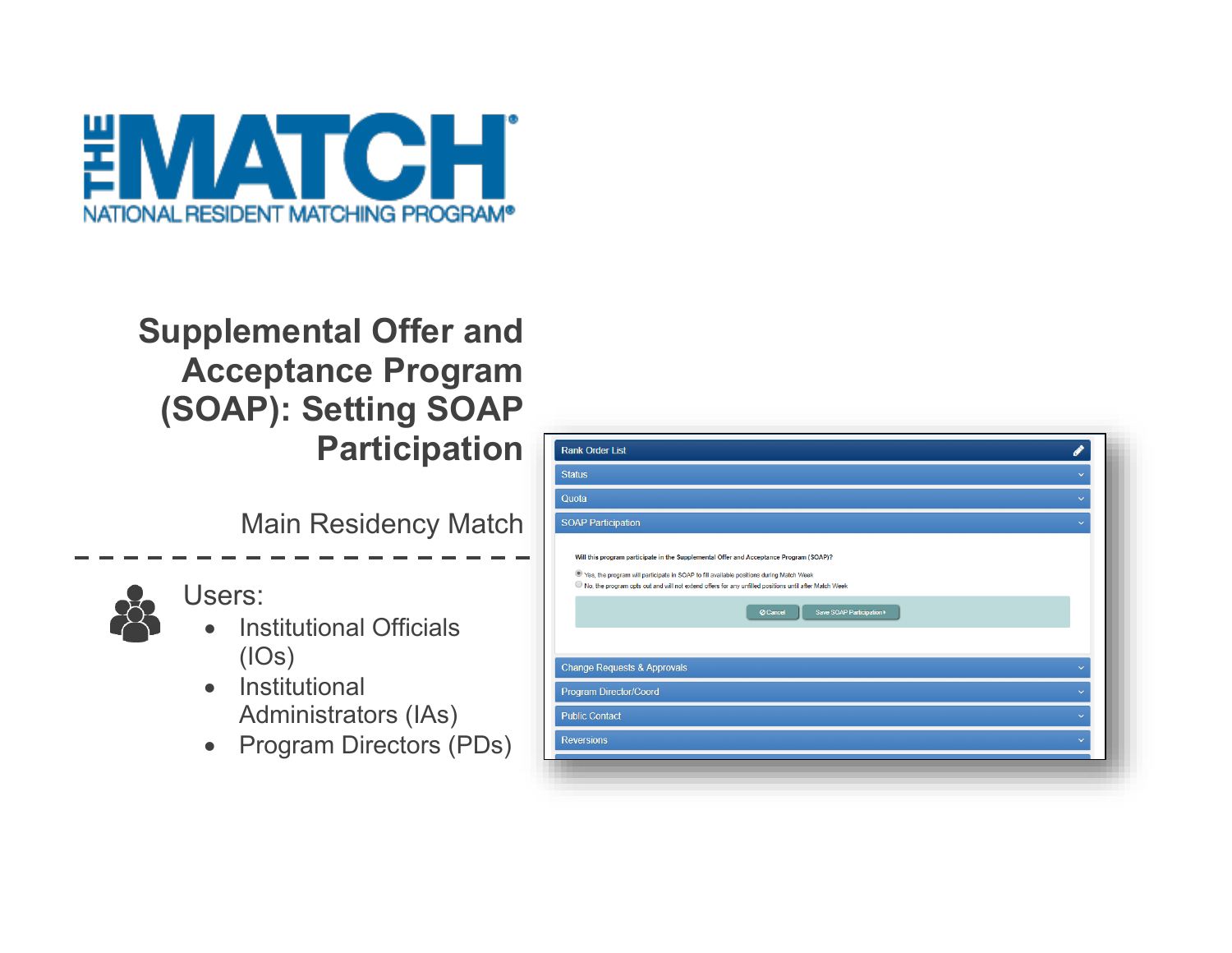# *Note: The Setting SOAP Participation guide explains how to complete this task using a desktop computer. The menu options are the same whether using a desktop or mobile device.*

Program directors must indicate in the Registration, Ranking, and Results® (R3®) system whether the program will participate in the Supplemental Offer and Acceptance Program® (SOAP®) if they learn on Monday of Match Week that the program has unfilled positions.

#### **Guidelines:**

- Program directors electing to participate in SOAP agree to accept applications **ONLY** through the AAMC's Electronic Residency Application Service® (ERAS®) and to offer positions **ONLY** through SOAP until after SOAP concludes on Thursday of Match Week.
- Programs do not have to participate in SOAP, but non-participating programs **CANNOT** extend offers until after SOAP concludes.
- SOAP participation MUST be set in the R3 system by the Quota Change Deadline!
- The institutional official must approve the program's SOAP participation status.

**Programs for which the SOAP participation indicator is not set will automatically be set to "No."**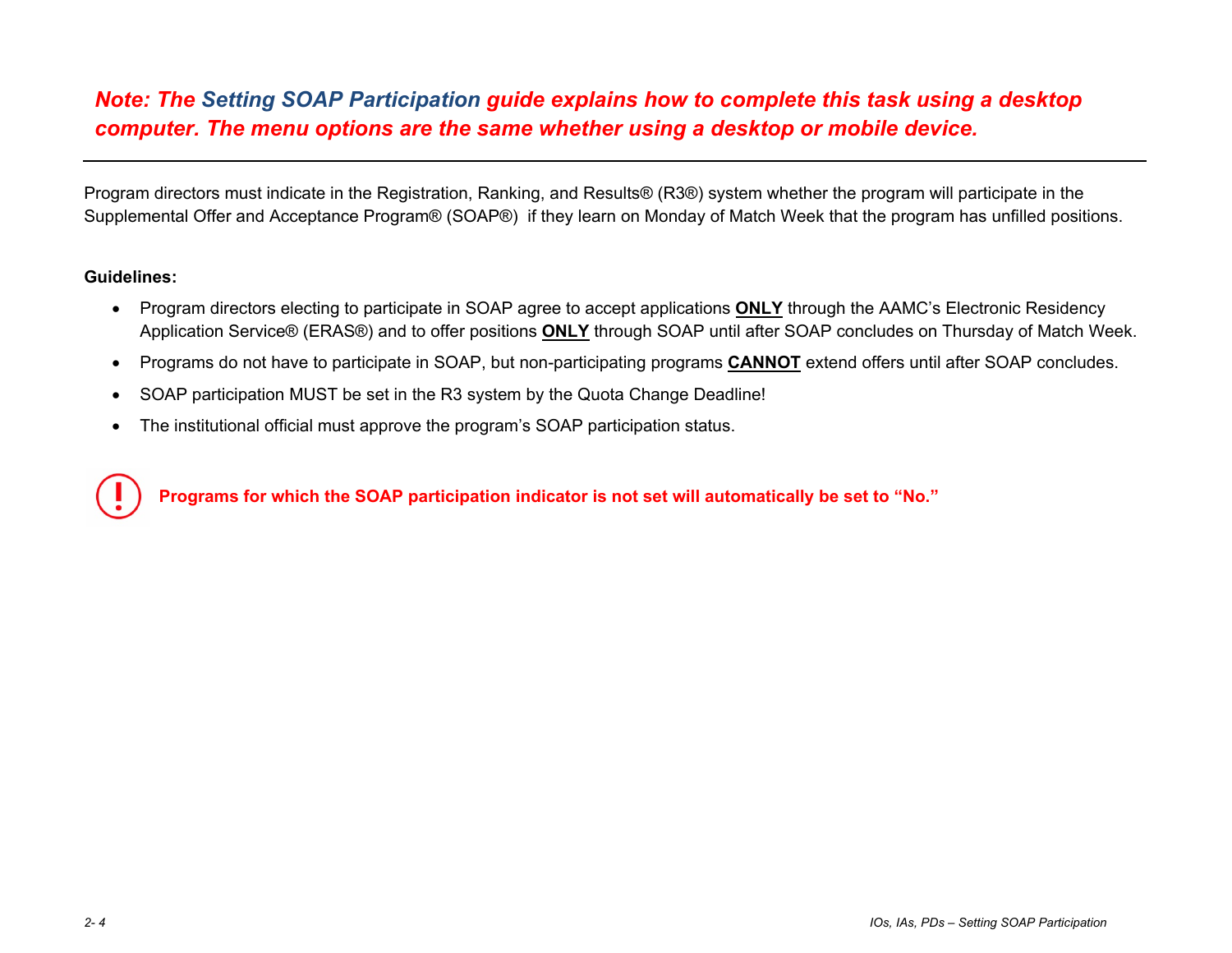### **Login:**

- 1. Enter the **Username** and **Password** you created for accessing the Registration, Ranking, and Results (R3) system.
- 2. Click **Login**.

## The **Matches and Roles Page** displays

(program directors with programs in more than one Match).

- 3. If your institution or program participates in more than one Match, the role and Match combinations for your account are displayed.
- 4. Click on your **Role & Institution Name** for the Main Residency Match.

The **Match Home Page** displays for the Match you selected.

- 5. Your institution, role, username, and Match year display.
- 6. The programs for which you are registered will display, along with each program's NRMP program code, status, director, reversions, and quota number.